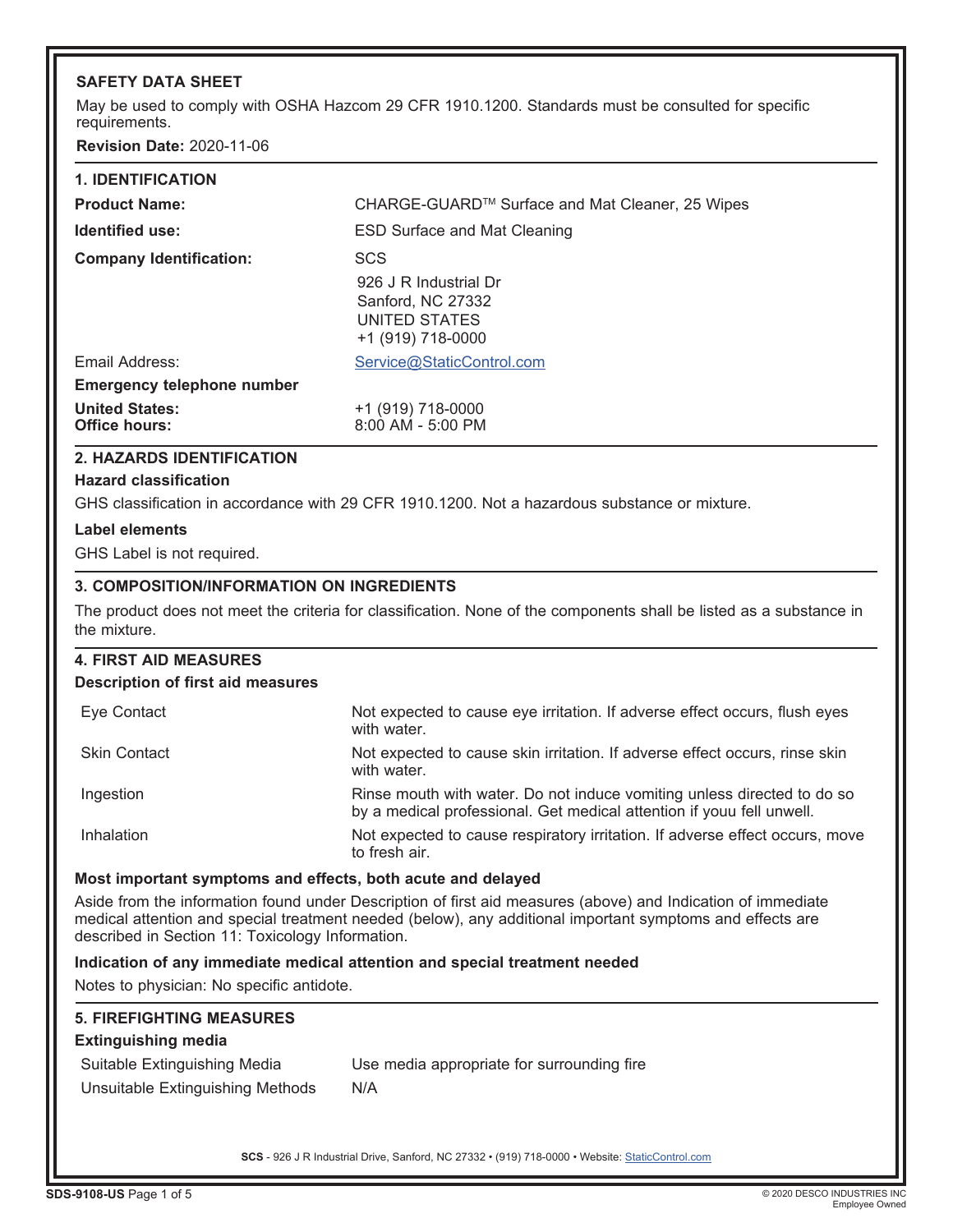### **Special hazards arising from the substance or mixture**

Combustion may produce oxides of carbon and water vapor.

#### **Advice for firefighter**

**Special protective equipment for fire fighters:** Wear self-contained breathing apparatus and protective suit.

### **6. ACCIDENTAL RELEASE MEASURES**

#### **Personal precautions, protective equipment and emergency procedures**

For non-emergency personnel No action shall be taken involving any personal risk or without suitable training. Evacuate surrounding areas. Keep unnecessary and unprotected personnel from entering. Do not walk through spilled material. Wear appropriate personal protective equipment.

### **Environmental precautions**

Avoid dispersal of spilled material and runoff and contact with soil, waterways, drains and sewers. Inform the relevant authorities if the product has caused environmental pollution (sewers, waterways, soil or air).

#### **Methods and materials for containment and cleaning up**

| Small spill | Move containers from spill area. Vacuum or sweep up material and place<br>in a designated, labeled waste container. Dispose of via a licensed waste<br>disposal contractor.                                                                                                                    |
|-------------|------------------------------------------------------------------------------------------------------------------------------------------------------------------------------------------------------------------------------------------------------------------------------------------------|
| Large spill | Move containers from spill area. Prevent entry into sewers, water courses,<br>basements or confined areas. Vacuum or sweep up material and place in<br>a designated, labeled waste container. Dispose of via a licensed waste<br>disposal contractor. Note: see Section 13 for waste disposal. |

### **7. HANDLING AND STORAGE**

#### **Precautions for safe handling**

Ensure adequate ventilation. Do not pierce any part of the container. Do not mix or contaminate with any other chemical. Do not eat, drink or smoke while using this product.

#### **Conditions for safe storage, including any incompatibilities**

Store in a cool dry place in original container and protect from sunlight. Keep container tightly sealed. Store in original container away from food stuff containers. **Storage temperature:** Max. 49°C/120°F Min. 1°C/34°F

### **8. EXPOSURE CONTROL / PERSONAL PROTECTION**

### **Control parameters**

Not available.

#### **Exposure controls**

| 9. PHYSICAL AND CHEMICAL PROPERTIES |                                                                                                                                                                   |  |
|-------------------------------------|-------------------------------------------------------------------------------------------------------------------------------------------------------------------|--|
| <b>Skin/Hand Protection</b>         | Chemical protective gloves are not needed when handling this material.                                                                                            |  |
| Eye/Face Protection                 | May use without safety glasses. Where there is reasonable probability of<br>liquid contact, wear splash-proof goggles.                                            |  |
| <b>Hygiene Measures</b>             | Wash hands after handling and before eating, smoking, or using the<br>lavatory and at the end of the working period. When using, do not eat or<br>drink or smoke. |  |
| Individual protection measures      |                                                                                                                                                                   |  |
| Appropriate engineering controls    | Good general ventilation should be sufficient to control worker exposure to<br>airborne contaminants.                                                             |  |

### **Information on basic physical and chemical properties**

| Appearance:     | Liquid/Premoistened wipe |
|-----------------|--------------------------|
| Color:          | White                    |
| Odor:           | Floral                   |
| Odor Threshold: | N/A                      |
|                 |                          |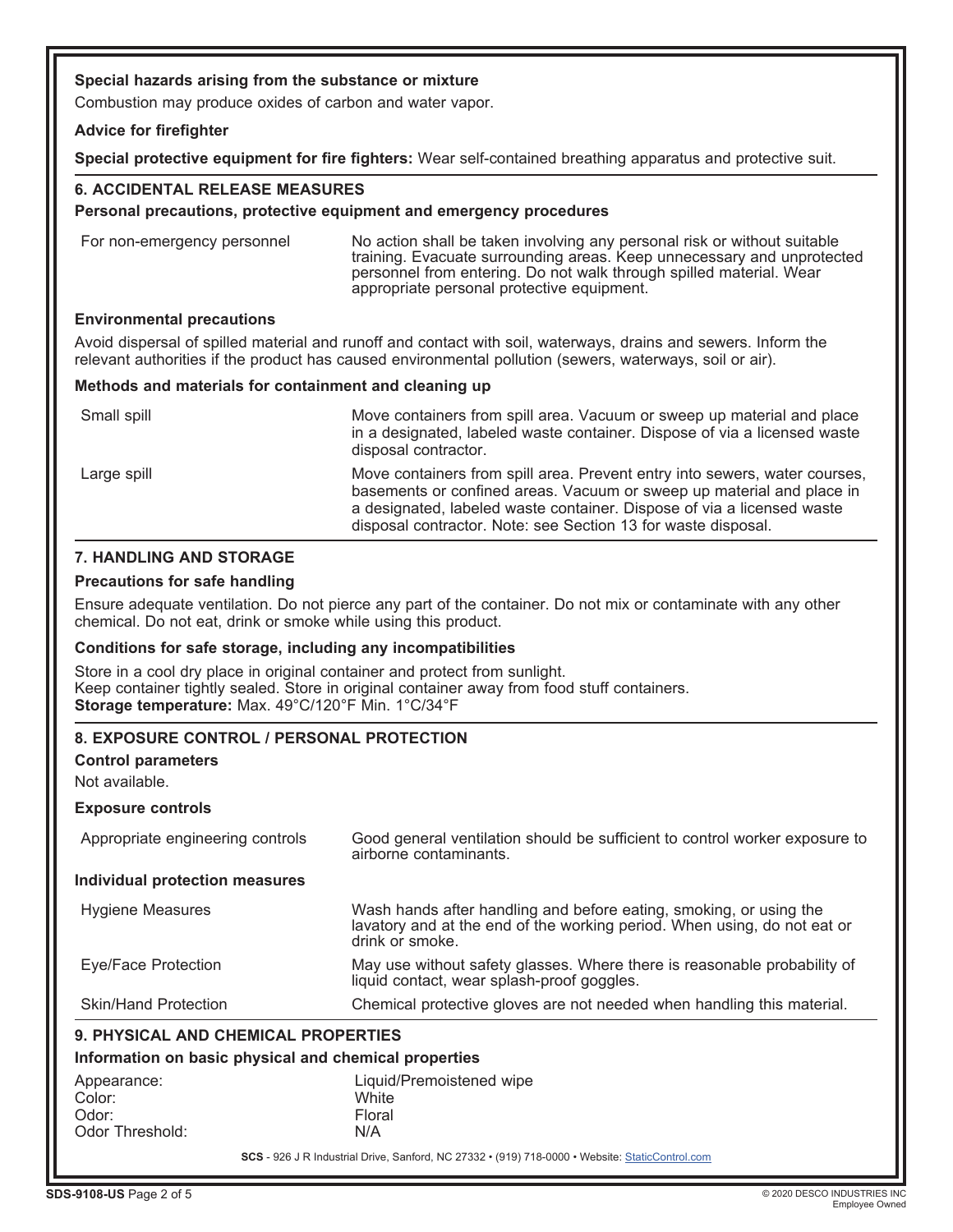| pH:<br><b>Melting Point:</b><br><b>Boiling Point:</b><br>Flash Point:<br>Evaporation rate:<br>Flammability:<br>Upper flammability or explosive limits:<br>Lower flammability or explosive limits:<br>Vapor Pressure (mm Hg):<br>Vapor Density (air=1):<br><b>Relative Density:</b><br>Specific Gravity ( $H2O = 1$ ) :<br>Solubility:<br>Partition coefficient:<br>Auto-ignition temperature:<br>Decomposition temperature:<br>Viscosity: | Cleaning solution: 6.5 - 7.5<br>N/A<br>N/A<br>Does not flash<br>$<$ 1 (butyl acetate = 1)<br>Non-flammable<br>N/A<br>N/A<br>N/A<br>N/A<br>1<br>N/A<br>Cloth not soluable<br>N/A<br>N/A<br>N/A<br>N/A<br>N/A |
|-------------------------------------------------------------------------------------------------------------------------------------------------------------------------------------------------------------------------------------------------------------------------------------------------------------------------------------------------------------------------------------------------------------------------------------------|-------------------------------------------------------------------------------------------------------------------------------------------------------------------------------------------------------------|
| Explosive properties:<br>Oxidizing properties:                                                                                                                                                                                                                                                                                                                                                                                            | N/A                                                                                                                                                                                                         |
|                                                                                                                                                                                                                                                                                                                                                                                                                                           |                                                                                                                                                                                                             |

### **10. STABILITY AND REACTIVITY**

**Reactivity:** No dangerous reaction known under conditions of normal use.

**Chemical stability:** Stable product at normal conditions.

**Possibility of hazardous reactions:** Hazardous reactions will not occur.

**Conditions to avoid:** Temperatures above 100°F (38°C) and below 34°F (1°C)

**Incompatible materials:** Strong oxidizing agents. Strong acids.

**Hazardous decomposition products:** Thermal decomposition products: Carbon monoxide and Carbon dioxide.

| <b>11. TOXICOLOGICAL INFORMATION</b><br>Information on toxicological effects                |                                                                                                                                                                                                                                                                                               |
|---------------------------------------------------------------------------------------------|-----------------------------------------------------------------------------------------------------------------------------------------------------------------------------------------------------------------------------------------------------------------------------------------------|
| <b>Acute Toxicity</b>                                                                       |                                                                                                                                                                                                                                                                                               |
| Acute oral toxicity                                                                         | Low toxicity if swallowed. Small amounts swallowed incidentally as a result<br>of normal handling operations are not likely to cause injury; however,<br>swallowing larger amounts may cause injury.<br>Based on information for component(s):<br>LD50, Body weight, > 5,000 mg/kg Estimated. |
| Acute dermal toxicity                                                                       | Prolonged skin contact is unlikely to result in absorption of harmful<br>amounts.<br>Based on information for component(s):<br>LD50, Rabbit, > 5,000 mg/kg Estimated.                                                                                                                         |
| Acute inhalation toxicity                                                                   | With good ventilation, single exposure is not likely to be hazardous. In<br>poorly ventilated areas, vapors or mists may accumulate and cause<br>respiratory irritation.<br>(Vapor) > 50 mg/l, 4 h                                                                                            |
| <b>Skin corrosion/irritation</b><br>Not cause skin irritation.                              |                                                                                                                                                                                                                                                                                               |
| Serious eye damage/eye irritation<br>May cause mild eye irritation.                         |                                                                                                                                                                                                                                                                                               |
| <b>Sensitization</b><br>For respiratory sensitization: No relevant data found.              |                                                                                                                                                                                                                                                                                               |
| <b>Specific Target Organ Systemic Toxicity (Single Exposure)</b><br>No relevant data found. |                                                                                                                                                                                                                                                                                               |
|                                                                                             | SCS - 926 J R Industrial Drive, Sanford, NC 27332 · (919) 718-0000 · Website: StaticControl.com                                                                                                                                                                                               |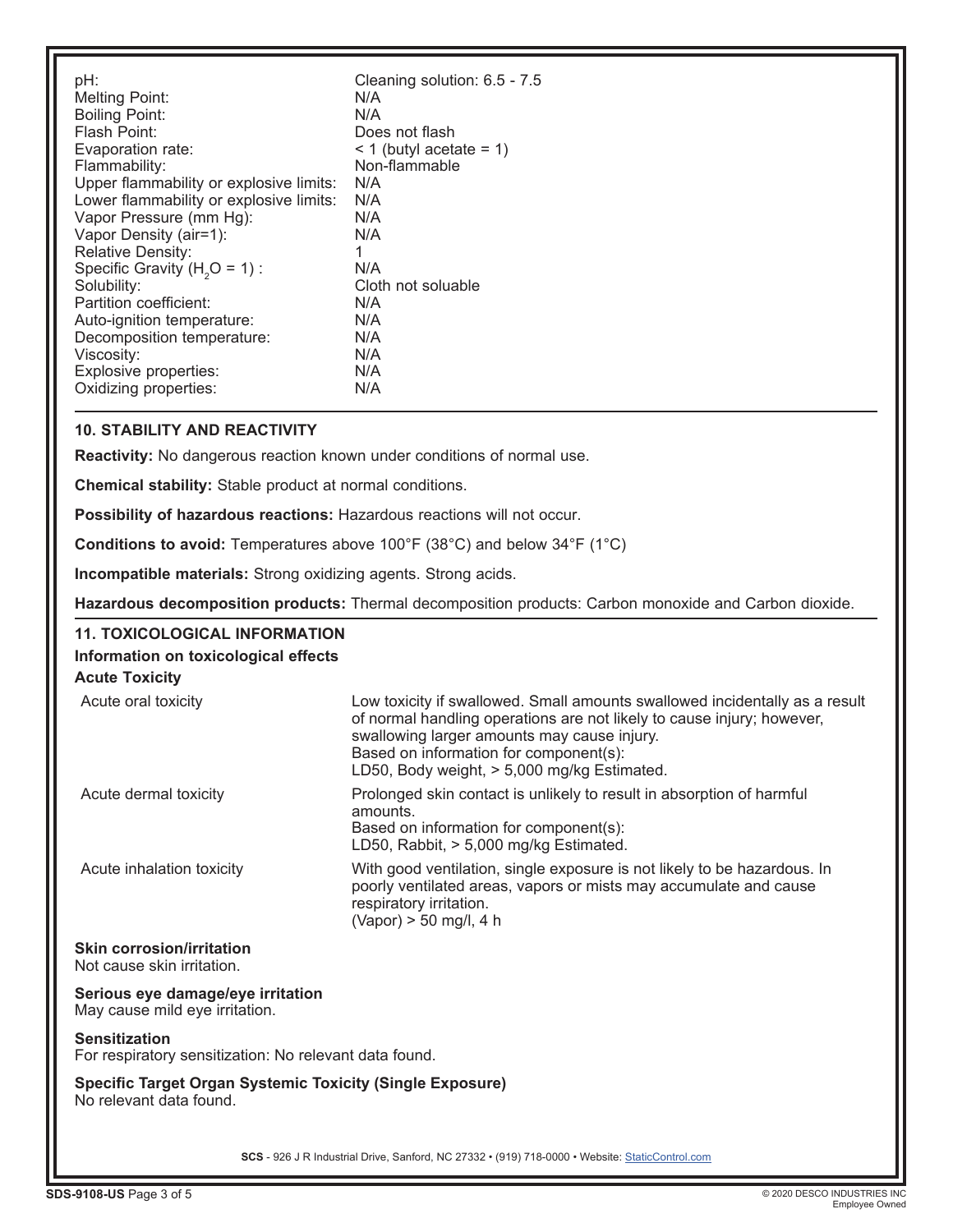| Specific Target Organ Systemic Toxicity (Repeated Exposure) |  |
|-------------------------------------------------------------|--|
| No relevant data found.                                     |  |

**Carcinogenicity** No relevant data found.

**Teratogenicity** No relevant data found.

**Reproductive toxicity** No relevant data found.

**Mutagenicity** No relevant data found.

**Aspiration Hazard** No relevant data found.

### **12. ECOLOGICAL INFORMATION**

Ecotoxicological information appears in this section when such data is available.

**Toxicity**

No data available

### **Persistence and degradability**

No data available

### **Bioaccumulative potential**

No data available

### **Mobility in soil**

No data available

### **13. DISPOSAL CONSIDERATIONS**

### **Disposal methods**

| Product |  |
|---------|--|
|         |  |

Any disposal practices must be in compliance with all national and provincial laws and any municipal or local by-laws governing hazardous waste. For used, contaminated and residual materials additional evaluations may be required. Do not dispose into any sewers, on the ground, or into any body of water.

### **14. TRANSPORT INFORMATION**

| DOT (Department of Transportation)              | Not regulated for transport                                                            |
|-------------------------------------------------|----------------------------------------------------------------------------------------|
| Classification for SEA transport<br>(IMO-IMDG)  | Not regulated for transport<br>Consult IMO regulations before transporting ocean bulk. |
| Classification for AIR transport<br>(IATA/ICAO) | Not regulated for transport                                                            |

### **15. REGULATORY INFORMATION**

| Superfund Amendment and Reauthorization Act of 1986 Title III (Emergency Planning and Community |  |  |  |
|-------------------------------------------------------------------------------------------------|--|--|--|
| Right-to-Know Act of 1986)                                                                      |  |  |  |

| Section 302 and 303 | No chemicals in this product are subject to the reporting requirements of<br>Section 302.                                                                                               |
|---------------------|-----------------------------------------------------------------------------------------------------------------------------------------------------------------------------------------|
| <b>Section 304</b>  | This product does not contain any components with a section 304<br>Reportable Quantity (RQ).                                                                                            |
| Section 311 and 312 | This product does not have any SARA Hazard.                                                                                                                                             |
| <b>Section 313</b>  | This material does not contain any chemical components with known<br>CAS numbers that exceed the threshold (De Minimis) reporting levels<br>established by SARA Title III, Section 313. |